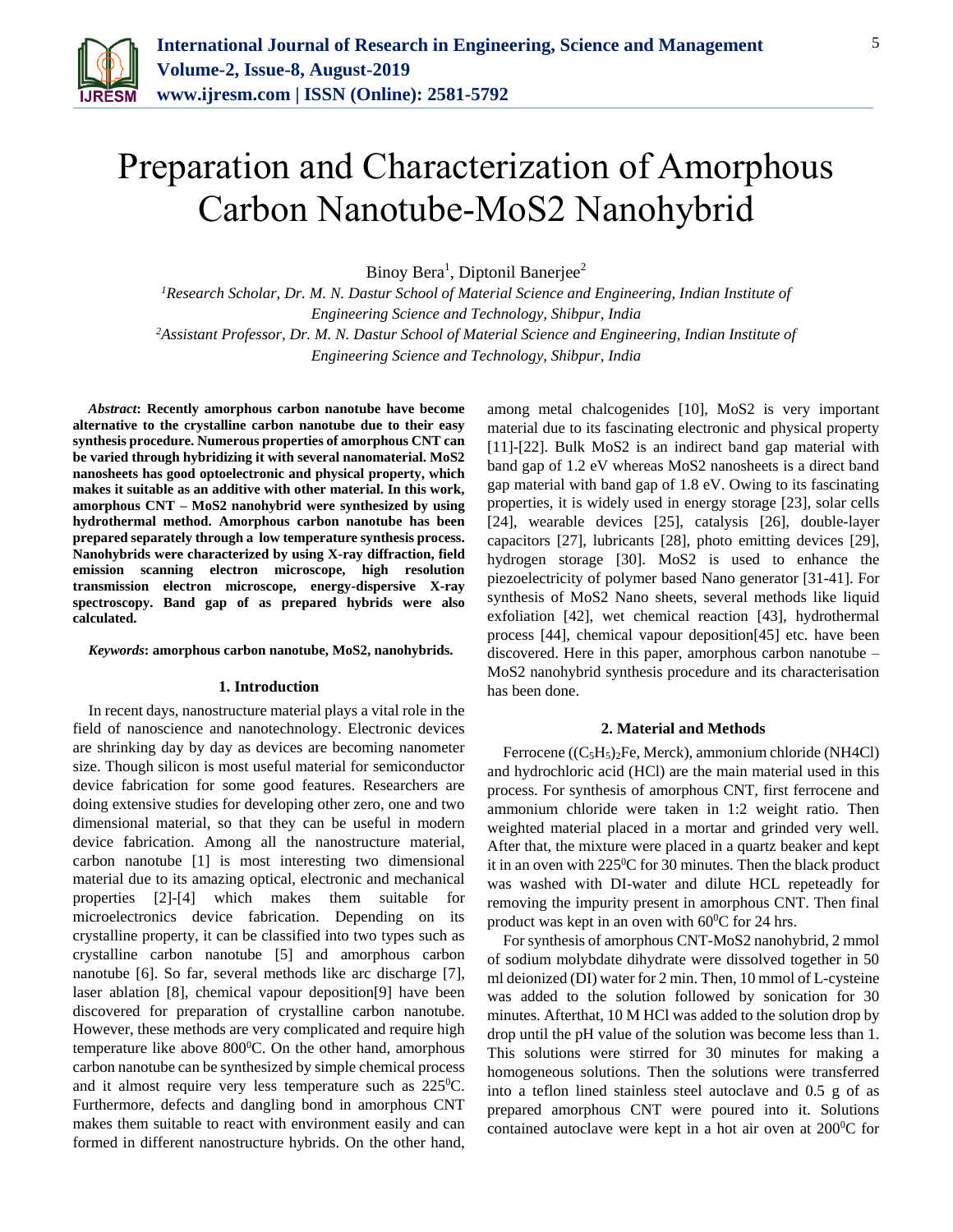

| ٠ | ٧ |  |
|---|---|--|

| Compositional analysis of amorphous $CNT - MoS2$ hybrid sample from EDX study |            |                  |               |            |          |                |         |              |         |  |
|-------------------------------------------------------------------------------|------------|------------------|---------------|------------|----------|----------------|---------|--------------|---------|--|
| Element Line                                                                  | Net Counts | Net Counts Error | Int. $Cps/nA$ | Int. Error | Weight % | Weight % Error | Atom %  | Atom % Error | Formula |  |
| C K                                                                           | 1025       | 96<br>$+/-$      | $\cdots$      | $---$      | 25.88    | $+/- 0.81$     | 48.00   | $+/- 4.50$   |         |  |
| $\boldsymbol{O} \boldsymbol{K}$                                               | 1910       | 183<br>$+/-$     | $- - -$       | $- - -$    | 21.53    | $+/-$ 0.69     | 29.97   | $+/- 2.87$   |         |  |
| S K                                                                           | 1560       | $+/- 1308$       | $\cdots$      | $- - -$    | 21.23    | $+/- 0.80$     | 14.75   | $+/- 1.67$   |         |  |
| S L                                                                           |            | 51<br>$^{+}$     | $- - -$       | $- - -$    | ---      | $- - -$        | $- - -$ | $- - -$      |         |  |
| MoL                                                                           | 12889      | $+/-$ 1914       | $---$         | $- - -$    | 31.36    | $+/- 1.55$     | 7.28    | $+/- 1.08$   | Mo      |  |
| $Mo$ $M$                                                                      | 142        | 60<br>$+/-$      | $\cdots$      | $- - -$    | ---      | $---$          | $- - -$ | $---$        |         |  |
| <b>Total</b>                                                                  |            |                  |               |            | 100.00   |                | 100.00  |              |         |  |

25hrs. Finally, the heated solutions were kept in room temperature for a definite time and washed with di-water and ethanol repeatedly. Finally, the product was dried at  $60^{\circ}$ C for 16 hrs.

## **3. Characterization and results**

Amorphous CNT – MoS2 nanohybrids has been characterized by field emission scanning electron microscope (JEOL 6340F FEG-SEM), high resolution transmission electron microscope (JEOL-JEM 2100), X-ray diffraction (XRD, Bruker), energy-dispersive X-ray spectroscopy.



Fig. 1. (a) XRD and (b) FE-SEM image of amorphous carbon nanotube

Figure 1(a) shows the FE-SEM image of amorphous carbon nanotube sample. From there it can be observed the formation of carbon nanotube. Figure 1(b) shows the XRD pattern taken using Cu K $\alpha$  radiation (wavelength  $\lambda = 0.15418$  nm) with normal  $\theta$ -2 $\theta$  scanning in the range between 10 - 70  $\degree$  of as synthesized amorphous carbon nanotube. Sample shows one peak centering around  $2\theta \approx 26.5$  <sup>o</sup> which is the for the (002) plane of 2 dimensional graphitic phase of carbon. However, the peaks is not prominent which means it has poor crystallinity.



Fig. 2. (a and b) FE-SEM and (c and d) HRTEM images of amorphous CNT – MoS2 nanohybrid

From FE-SEM and HRTEM images, it is clearly observed

the formation of MoS2 nanosheets decorated amorphous carbon nanotube. Compositional analysis of as prepared nanohybrids were done by EDAX analysis. From there, it is observed that atom ratio between Mo and S is about 1:2.026, which is very close to the stoichiometric MoS2. Apart from Mo and S, there are also present carbon element which is corresponds to amorphous carbon nanotube.



Fig. 3. EDX spectra of ACNT – MoS2 hybrid sample with corresponding elemental mapping

X-ray diffraction (XRD) is a rapid analytical technique primarily used for phase identification of a crystalline material and can provide information on unit cell dimensions. Here, XRD pattern of amorphous CNT-MoS2 nanohybrid have been taken using Cu Kα radiation (wavelength  $\lambda = 0.15418$  nm) with normal  $\theta$ -2 $\theta$  scanning in the range between 10 - 80°. There is present two hump at in the XRD pattern of ACNT-MoS2 sample at  $2\theta = 33^0$  and  $56.63^0$  which is corresponds to the (100) and (110) plane of MoS2. On the other side, band gap is a major factor for determining optoelectronic properties of any nanomaterial. Specially the electrical conductivity can be figure out from band gap study. Here band gap of as synthesized sample has been determined by using tauc plot and its estimated value is 2.6 eV.



Fig. 4. XRD pattern amorphous CNT – MoS2 nanohybrid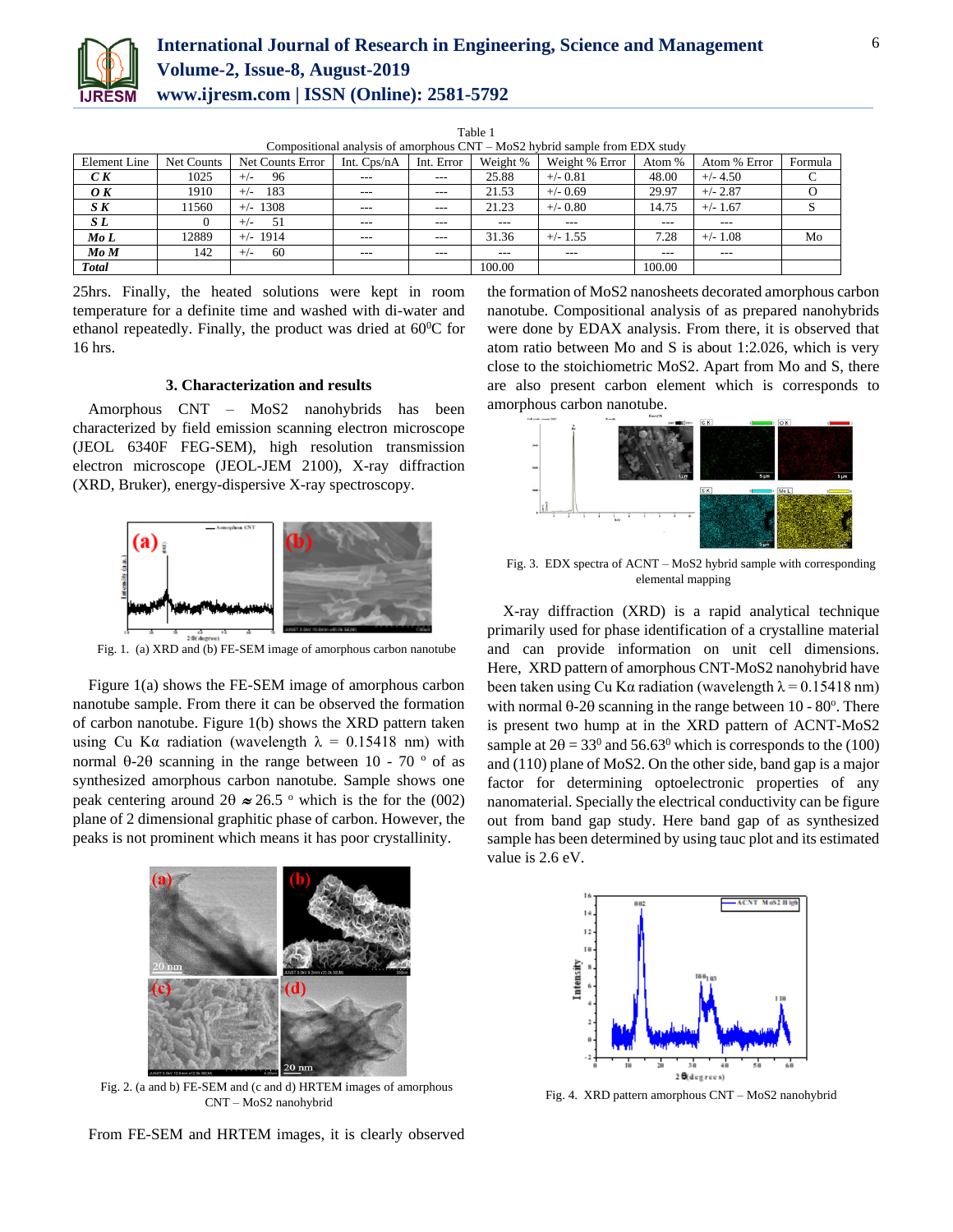



Fig. 5. Band gap plot of amorphous CNT – MoS2 nanohybrid

### **4. Conclusion**

Synthesis procedure of amorphous carbon nanotube are quiet easy and it can be used as a replacement of crystalline carbon nanotube in several application by growing it with some other nanomaterial. Amorphous-CNTs have been successfully synthesized via a relatively simple technique. The detection of hydroxyl groups implies that the walls of the nanotubes are amorphous, with the introduction of numerous defects. Here amorphous CNT- MoS2 nanohybrids has been synthesized by using hydrothermal process. These composite may be useful for removing toxic dye from water and supercapacitor application.

### **References**

- [1] S. Iijima, Helical microtubules of graphitic carbon. Nature 354 (1991) 56– 58.
- [2] E. Flahaut, A. Peigney, C. Laurent, C. Marliere, F. Chastel, A. Rousset, Carbon nanotube– metal–oxide nanocomposites: microstructure, electrical conductivity and mechanical properties, Acta Mater. 48 (14) (2000) 3803–3812.
- [3] D. Silambarasan, V.J. Surya, V. Vasu, K. Iyakutti, Single walled carbon nanotube– metal oxide nanocomposites for reversible and reproducible storage of hydrogen, ACS Appl. Mater. Interfaces 5 (21) (2013) 11419– 11426.
- [4] M. G. Willinger, G. Neri, A. Bonavita, G. Micali, E. Rauwel, T. Herntrich, N. Pinna, "The controlled deposition of metal oxides onto carbon nanotubes by atomic layer deposition: examples and a case study on the application of V2O4 coated nanotubes in gas sensing," Phys. Chem. Chem. Phys. 11 (19) (2009) 3615–3622.
- [5] Wei-WenLiu, Siang-PiaoChai, Abdul Rahman Mohamed, U. Hashim. Synthesis and characterization of graphene and carbon nanotubes: A review on the past and recent developments. Journal of Industrial and Engineering Chemistry. Volume 20, Issue 4, 25 July 2014, Pages 1171- 1185.
- [6] Kim Han Tan, Roslina Ahmad, Bey Fen Leo, Ming Chian Yew, Bee Chin Ang, Mohd Rafie Johan. Physico-chemical studies of amorphous carbon nanotubes synthesized at low temperature. Materials Research Bulletin 47 (2012) 1849–1854.
- [7] M. I. Mohammad, Ahmed A. Moosa, J. H. Potgieter and Mustafa K. Ismael. Carbon Nanotubes Synthesis via Arc Discharge with a Yttria Catalyst. Hindawi ISRN Nanomaterials, volume 2013 (2013).
- [8] Justyna Chrzanowska, Jacek Hoffman, Artur Małolepszy, Marta Mazurkiewicz, Tomasz A. Kowalewski, Zygmunt Szymanski, Leszek Stobinski. Synthesis of carbon nanotubes by the laser ablation method: Effect of laser wavelength. Volume 252, Issue 8, August 2015, pp. 1860– 1867.
- [9] Sayangdev Naha, Ishwar K. Puri, "A model for catalytic growth of carbon nanotubes". Journal of Physics D: Applied Physics. 41 (6), 2008.
- [10] Wonbong Choi. Nitin Choudhary. Gang Hee Han. Juhong Park. Deji Akinwande. Young HeeLee. Recent development of two-dimensional

transition metal dichalcogenides and their applications. Materialstoday. Volume 20, Issue 3, April 2017, pp. 116-130.

- [11] Q. H. Wang, K. Kalantar-Zadeh, A. Kis, J. N. Coleman, M.S. Strano. Electronics and optoelectronics of two-dimensional transition metal dichalcogenides. Nat. Nanotechnol. 2012, 7, 699–712.
- [12] F. H. L. Koppens, T. Mueller, P. Avouris, A.C. Ferrari, M. S. Vitiello, M. Polini. Photodetectors based on graphene, other two-dimensional materials and hybrid systems. Nat. Nanotechnol. 2014, 9, 780–793.
- [13] A. Castellanos-Gomez, N. Agraït, G. Rubio-Bollinger. Optical identification of atomically thin dichalcogenide crystals. Appl. Phys. Lett. 2010, 96, 213116.
- [14] H. Li, G. Lu, Z. Yin, Q. He, H. Li, Q. Zhang, H. Zhang. Optical Identification of Single- and Few-Layer MoS2 Sheets. Small 2012, 8, 682–686.
- [15] M. Buscema, G. A. Steele, H. S. J. van der Zant, A. Castellanos-Gomez. The effect of the substrate on the Raman and photoluminescence emission of single-layer MoS2. Nano Res. 2014, 7, 561–571.
- [16] K. Liu, J. Feng, A. Kis, & A. Radenovic. Atomically thin molybdenum disulfide nanopores with high sensitivity for DNA translocation. ACS Nano 8, 2504-2511.
- [17] J. Brivio, D. T. Alexander, & A. Kis. Ripples and layers in ultrathin MoS2 membranes. Nano Lett 11, 5148-5153.
- [18] S. V. Prabhakar Vattikuti, C. Byon. Synthesis and characterization of molybdenum disulfide nanoflowers and nanosheets: Nanotribology. Hindawi Publishing Corporation, Journal of Nanomaterials. 2015.
- [19] M. A. Lukowski, A. S. Daniel, F. Meng, A. Forticaux, L. Li, S. Jin. Enhanced hydrogen evolution catalysis from chemically exfoliated metallic MoS2 nanosheets. Journal of American Chemical Society. 2013, 135(28), 10274–10277.
- [20] Y. Tian, J. Zhao, W. Fu, Y. Liu, Y. Zhu, Z. Wang. A facile route to synthesis of MoS2 nanorods. Materials Letters. 2005,59, 3452–3455.
- [21] Hari Sarkar, Binoy Bera, Sudakshina Kundu. Sleep Mode Transistor Sizing Effect of MTCMOS Inverter Circuit on Performance in Deep Submicron Technology. Global Journal of Trends in Engineering (GJTE) Vol. 2, no. 4, 2015.
- [22] Binoy Bera, Madhumita Das Sarkar. Piezoelectric Effect, Piezotronics and Piezophototronics: A Review. Imperial Journal of Interdisciplinary Research (IJIR) Vol-2, Issue-11, 2016.
- [23] Binoy Bera. Silicon Wafer Cleaning: A Fundamental and Critical Step in Semiconductor Fabrication Process. International Journal of Applied Nanotechnology. 2019; 5 (1): 8–13p.
- [24] Binoy Bera. Synthesis, Properties and Applications of Amorphous Carbon Nanotube and MoS2 Nanosheets: A Review. Nano Trends: A Journal of Nanotechnology and Its Applications. 2019; 21(1): 36–52p.
- [25] Binoy Bera. Hydroxyapatite, Synthesis of numerous CdS quantum dot composite material: A Review. International Journal of Nanomaterials and Nanostructure. 2019; 5 (1) 1–11p.
- [26] Binoy Bera. Porous Silicon and its Nanoparticles: A Theoretical Study. International Journal of Applied Nanotechnology.2019; 5 (1): 14–18p.
- [27] Binoy Bera. Synthesis and Applications of ACNT-MoS2 Nanocomposite. A Review. International Journal of Nanomaterials and Nanostructure. 2019; 5 (1) 31–38p.
- [28] Diana Berman, Ali Erdemir, Anirudha V. Sumant. Graphene: a new emerging lubricant. Materials Today, Volume 17, Issue 1, January– February 2014, pp. 31-42.
- [29] Mehmet Copuroglu, Pinar Aydogan, Emre O. Polat, Coskun Kocabas, and Sefik Süzer. Gate-Tunable Photoemission from Graphene Transistors. Nano Lett., 2014, 14 (5), pp 2837–2842. DOI: 10.1021/nl500842y.
- [30] Hamid Ghorbani Shiraz, Omid Tavakoli. Investigation of graphene-based systems for hydrogen storage. Renewable and Sustainable Energy Reviews, Volume 74, July 2017, Pages 104-109.
- [31] B. Bera. Literature Review on Electrospinning Process (A Fascinating Fiber Fabrication Technique). Imperial Journal of Interdisciplinary Research (IJIR). Vol. 2, Issue 8, 2016.
- [32] B. Bera, Madhumita Das Sarkar. Piezoelectricity in PVDF and PVDF Based Piezoelectric Nanogenerator: A Concept. IOSR Journal of Applied Physics (IOSR-JAP). Volume 9, Issue 3 Ver. I, PP 95-99.
- [33] Binoy Bera, Dipankar Mandal, Madhumita Das Sarkar. Sensor Made of PVDF/graphene Electrospinning Fiber and Comparison between Electrospinning PVDF Fiber and PVDF/graphene Fiber Imperial Journal of Interdisciplinary Research (IJIR). Vol. 2, Issue 5, 2016.